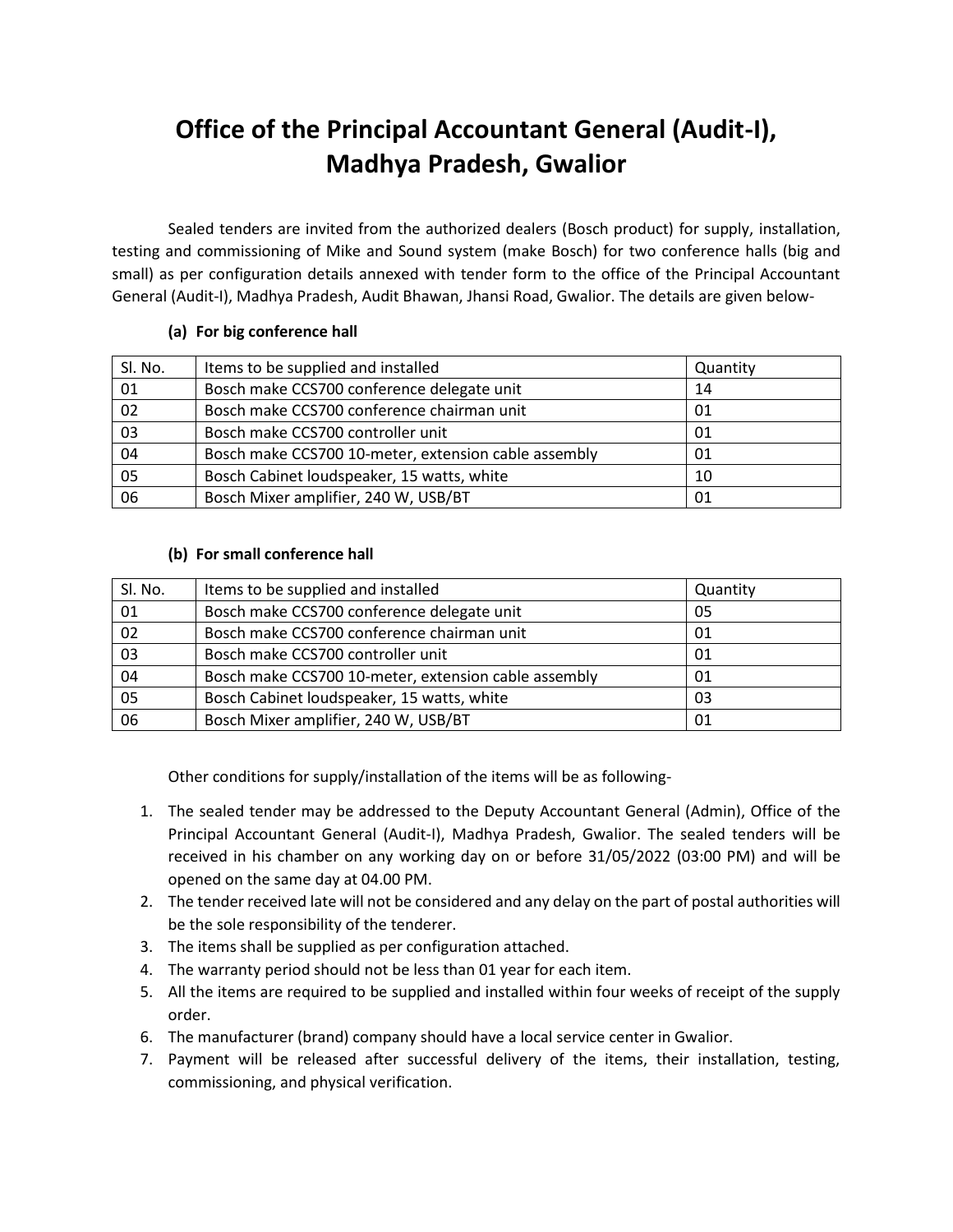- 8. The office has full right to cancel the tender/reduce/increase the number of items without assigning any reasons to the firm.
- 9. The office will receive the items in the office premises during normal working hours.
- 10. The firm shall submit documents as per Annexure-I.
- 11. Conditional tenders shall not be accepted.
- 12. Purchase order reference should be indicated in all future correspondence.
- 13. The rates should be quoted based on per unit and installation/commissioning charges mentioned separately.
- 14. The rates tendered by the firm shall be inclusive of transportation, freight, and all taxes. No increase on any account would be accepted by this office.
- 15. The supplier should be registered with Income Tax, GST, Sales/Trade tax department with valid GST number.
- 16. The material supplied by the firm will be checked through third party for correctness of configuration of the items. If any goods/items are rejected due to defective/wrong supply, the supplier will replace the rejected items within two days.
- 17. All disputes and difference arising out of/or in connection with this order shall be subject to the exclusive jurisdiction of courts at Gwalior.
- 18. Earnest money of Rs 10500/- (Rupees ten thousand and five hundred only) will be deposited in the form of FDR and shall be released to the unsuccessful tenderer on the day the tenders are opened.
- 19. The performance security of at least 5% (rounded in thousands) of the total cost of items will be deposited with the office in form of FDR/Bank guarantee and shall be released after sixty days after completion of warranty period of the items.
- 20. The tenderers may visit office premises during normal office hours to assess the site.

-sd-

Dy. Accountant General/Admin.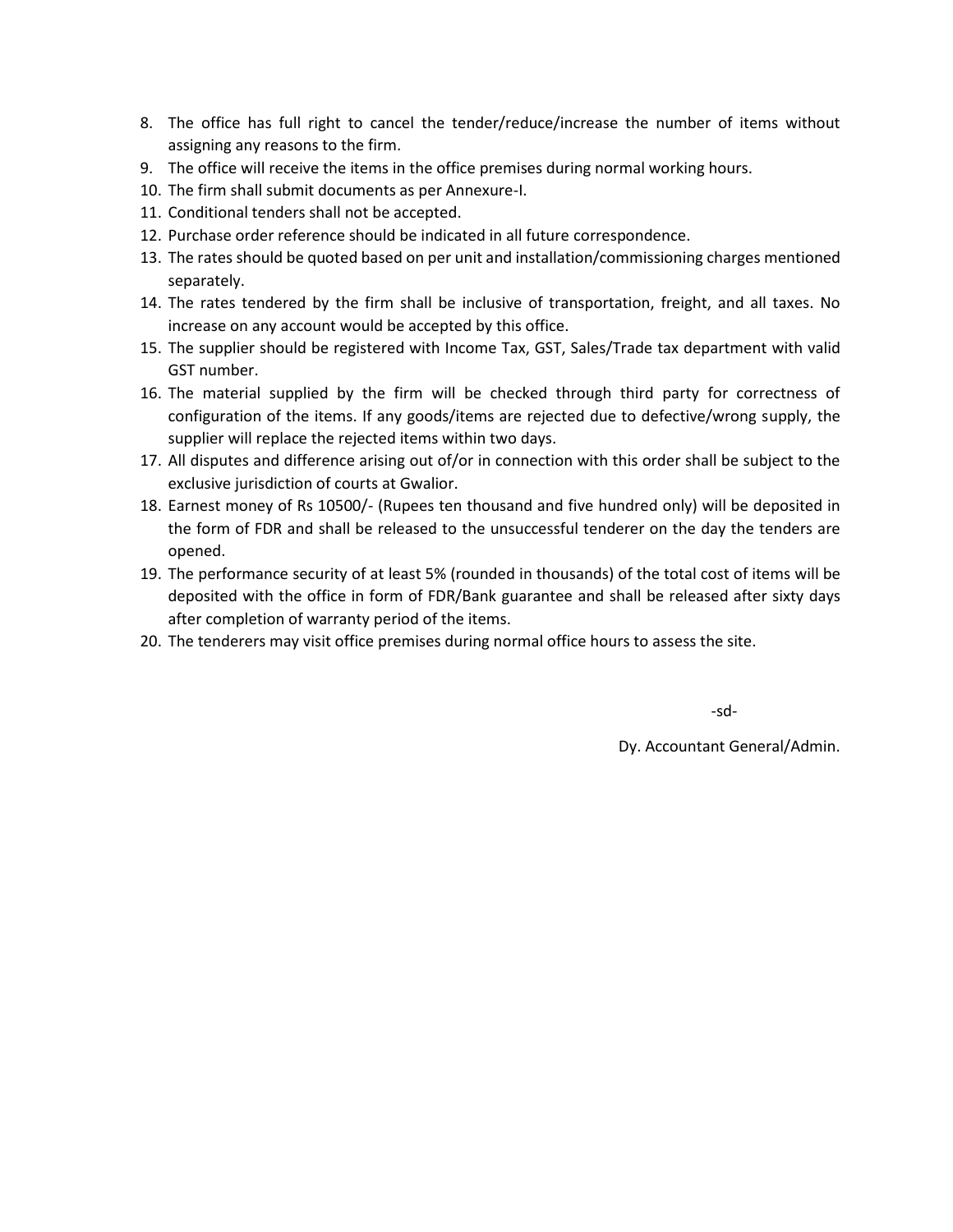## **Configuration of items related to Mike and sound system for conference halls**

## **A. For big conference hall**

| Sl. No. | Items to be supplied in Conference Hall (Big)        | Quantity | Rate<br>Rs. |
|---------|------------------------------------------------------|----------|-------------|
| 01      | Bosch make CCS700 conference delegate unit           | 14       |             |
| 02      | Bosch make CCS700 conference chairman unit           | 01       |             |
| 03      | Bosch make CCS700 controller unit                    | 01       |             |
| 04      | Bosch make CCS700 10-meter, extension cable assembly | 01       |             |
| 05      | Bosch Cabinet loudspeaker, 15 watts, white           | 10       |             |
| 06      | Bosch Mixer amplifier, 240 W, USB/BT                 | 01       |             |
| 07      | Installation and commissioning charges               |          |             |

#### **B. For small conference hall**

| Sl. No. | Items to be supplied in Conference Hall (Small)      | Quantity | Rate (in |
|---------|------------------------------------------------------|----------|----------|
|         |                                                      |          | Rs.)     |
| 01      | Bosch make CCS700 conference delegate unit           | 05       |          |
| 02      | Bosch make CCS700 conference chairman unit           | 01       |          |
| 03      | Bosch make CCS700 controller unit                    | 01       |          |
| 04      | Bosch make CCS700 10-meter, extension cable assembly | 01       |          |
| 05      | Bosch Cabinet loudspeaker, 15 watts, white           | 03       |          |
| 06      | Bosch Mixer amplifier, 240 W, USB/BT                 | 01       |          |
| 07      | Installation and commissioning charges               |          |          |

(Signature of Bidder) Name and Address (with seal)